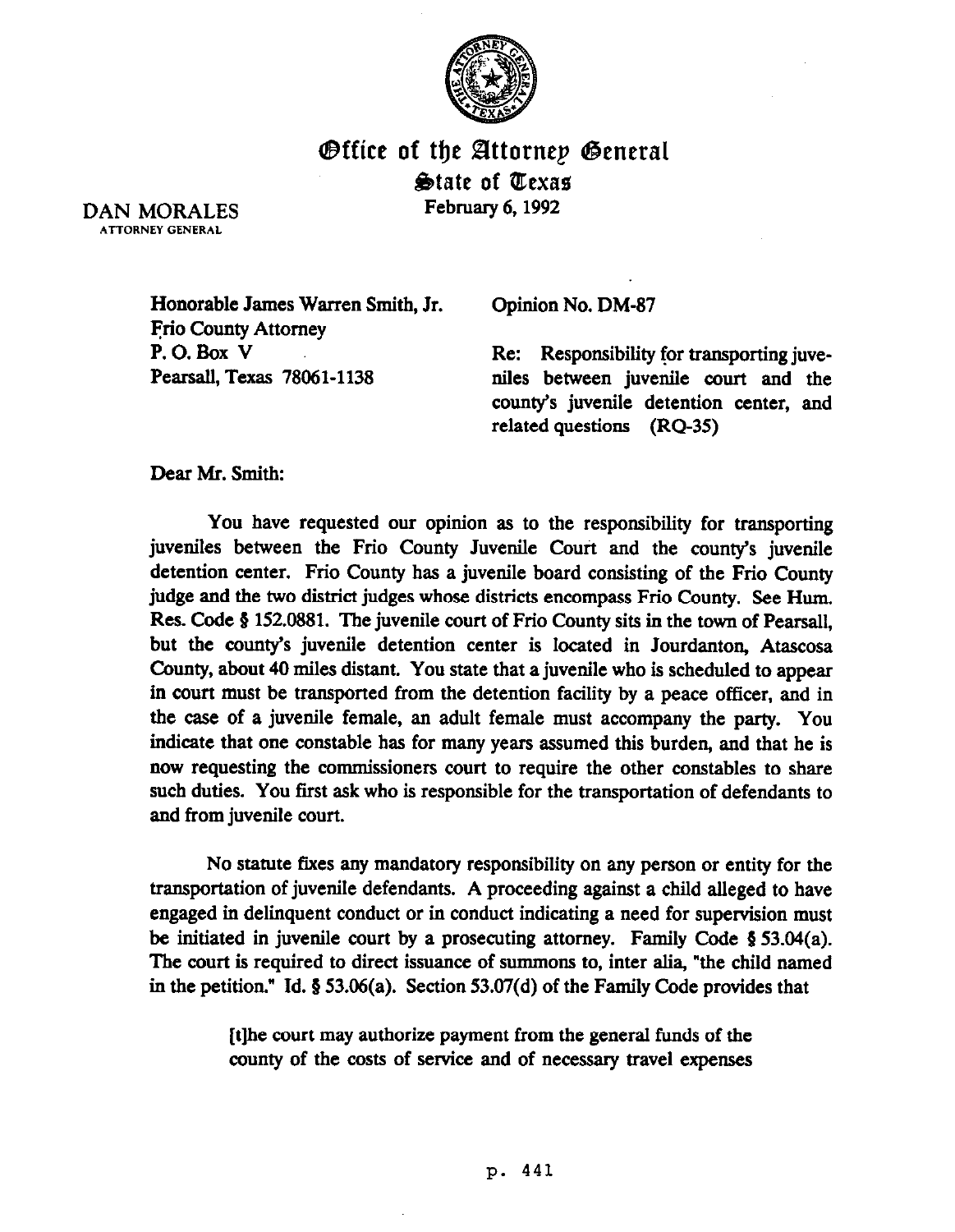incurred by persons summoned or otherwise required to appear at the hearing.

In our opinion, this provision is sufficiently broad to encompass the transportation expenses of a law enforcement officer required to accompany a juvenile to a hearing.<sup>1</sup>

You also ask whether the Frio County judge may compel the sheriff or constables, or their deputies, either to transport juveniles or to act as bailiff in juvenile court. Such duties are not among those listed for the office of sheriff or constable. A constable is required by statute to attend justice court in his precinct, but neither he nor a sheriff has any duty with regard to the juvenile court. Ir Attorney General Opinion H-169 (1973), this office said that a sheriff is responsib,; for transporting adult prisoners from a city to a county jail on the basis of article 2.18 of the Code of Criminal Procedure. Juvenile proceedings are civil in nature, however, and laws governing criminal procedure have no application to proceedings in juvenile court. Family Code § 51.17. Finally, we note that the offices of both sheriff and constable constitute independently elected positions. Absent clear statutory or constitutional authority of which there is none, it would be anomalous to conclude that a county judge was authorized to require a sheriff or constable to transport individuals to and from juvenile court.

Your last question is whether the Frio County Commissioners Court may expend funds for transportation of juveniles when such .expenditures were not provided for in the annual budget.

Subchapter A of chapter 111, Local Government Code, details the procedures for adoption of a budget in counties of less than 225,ooO population. Section 111.010 provides, in pertinent part:

> (b) After final approval of the budget, the commissioners court may spend county funds only in strict compliance with the budget, except in an emergency.

<sup>&</sup>lt;sup>1</sup>Although section 152.0004 of the Human Resources Code authorizes a commissioners court to pay "other expenses certified as necessary by the juvenile board chairman from the general funds of the county," that section is specifically made inapplicable to Frio County by section 152.0881(c) of the Human **Resources code.**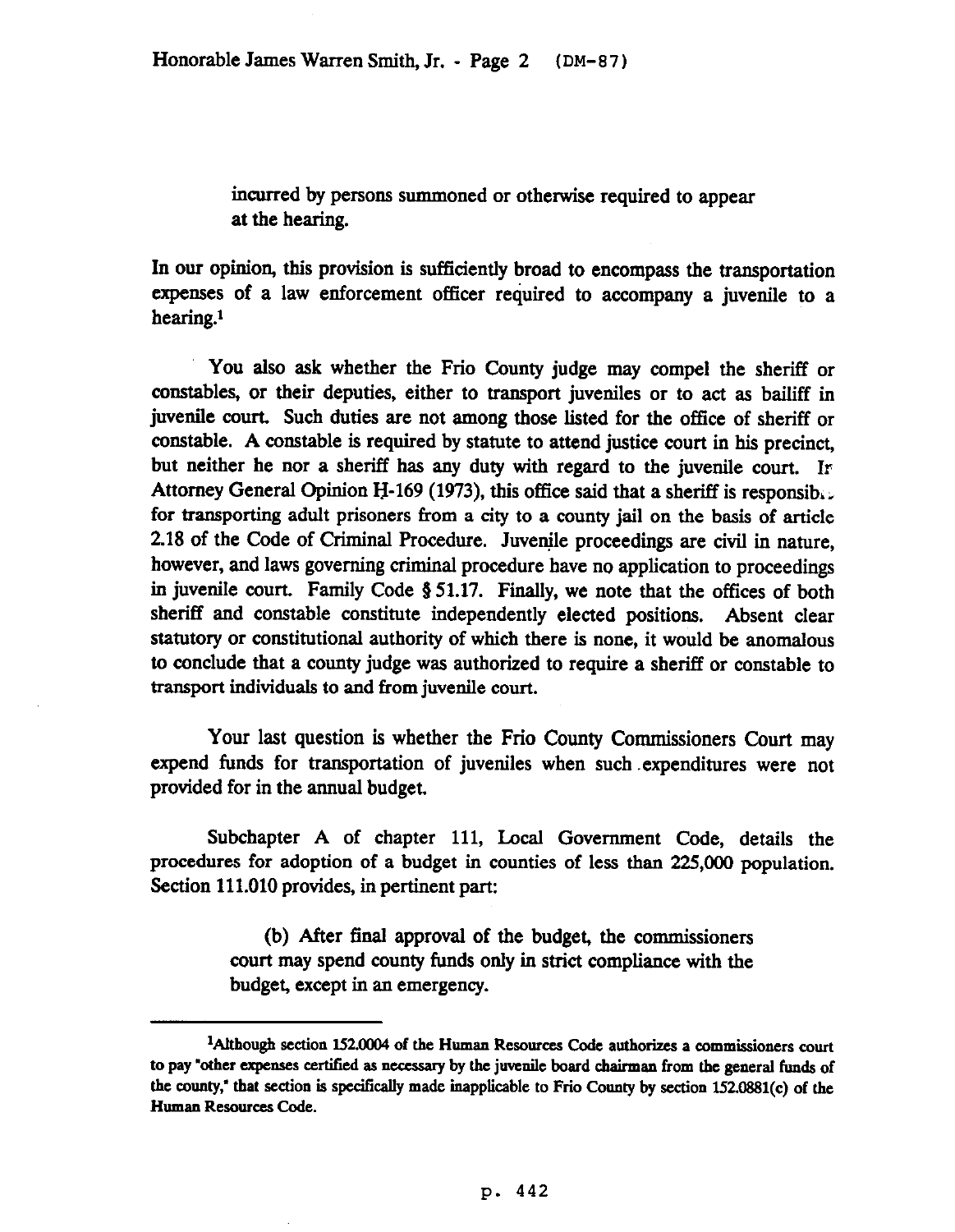(c) The commissioners court may authorize an emergency expenditure as an amendment to the original budget only in a case of grave public necessity to meet an unusual and unforeseen condition that could not have been included in the original budget through the use of reasonably diligent thought and attention. If the court amends the original budget to meet an emergency, the court shall file a copy of its order amending the budget with the county clerk, and the clerk shall attach the copy to the original budget.

A determination of what constitutes a "grave public necessity" is largely a question of fact which must be made by the commissioners court, but it should be noted that in the one reported case, the court disallowed the commissioners' finding. See *Baar*  County v. *Hatley*, 150 S.W.2d 980 (Tex. 1941); see also Attorney General Opinions O-5184 (1943); O-4127 (1941); O-2498 (1940). If the commissioners court is willing to *transfer* the necessary amount from another "budgeted item," it may do so without authorizing an emergency expenditure, according to the terms of section 111.010(d) of the Local Government Code.

## SUMMARY

A county judge is not expressly empowered to order a sheriff or constable to transport persons to and from juvenile court. Unless it transfers the amount from another budgeted item, a county of less than 225,000 population may amend its budget to provide funds for transportation of juveniles only if the commissioners court finds that there exists a "grave public necessity to meet an unusual and unforeseen condition that could not have been included in the original budget through the use of reasonably diligent thought and attention."

Very truly yours,<br> $\bigcup_{\omega_{\alpha}}\bigcap_{\omega_{\alpha}\sim\omega}\bigcap_{\omega\in\Omega}$ 

DAN MORALES Attorney General of Texas